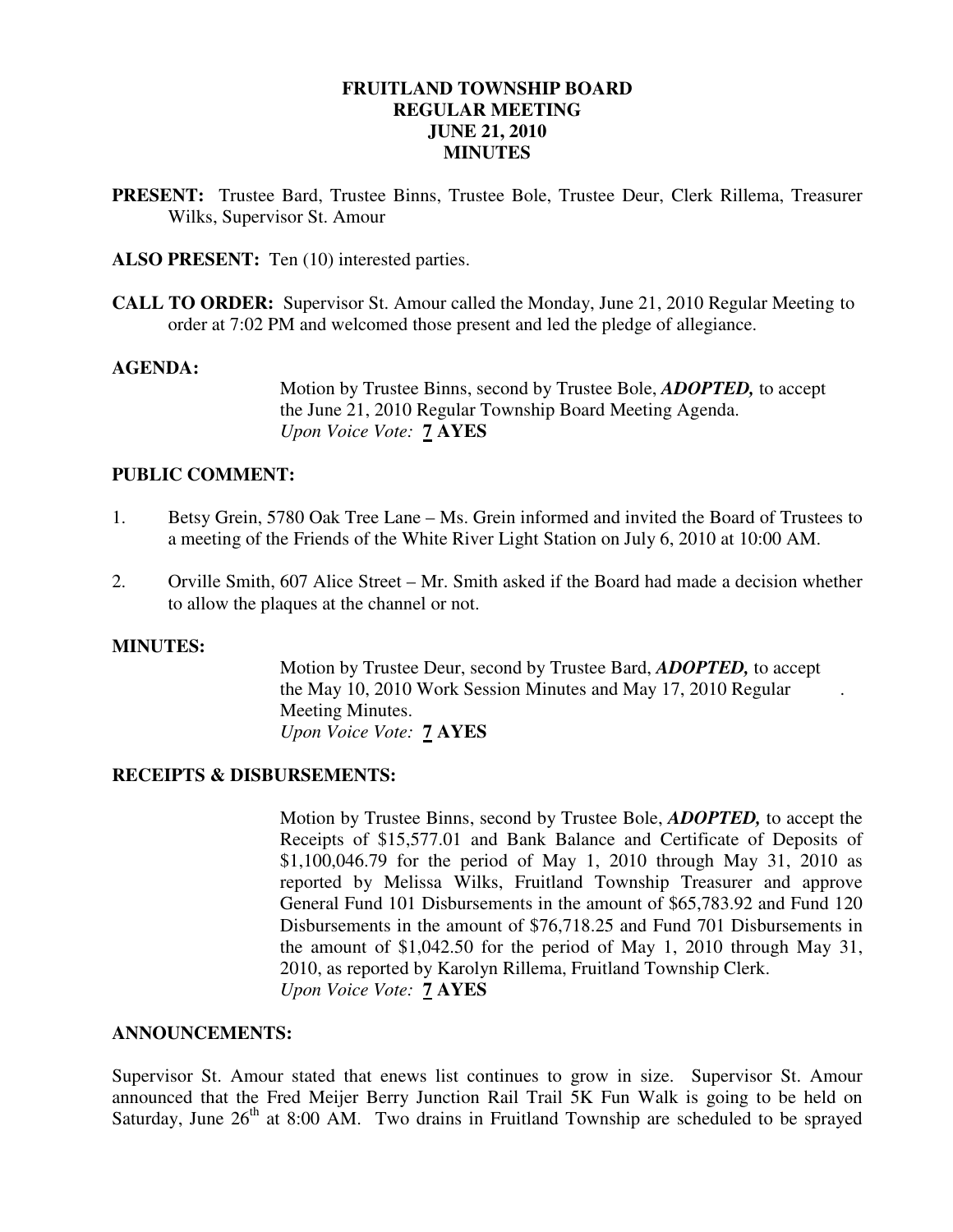under the Muskegon County Drain Commission Spray Program. Several of the road projects authorized by the Board of Trustee's are in the works at this time.

# **COMMITTEE/BOARD UPDATES:**

- White Lake Ambulance Authority Trustee Bard stated that the WLAA received 126 calls last month and that the Blood Pressure Clinics continue to be held.
- White Lake Fire Authority Trustee Bole stated that the WLFA is willing to cover the cost of installation now for the dry hydrants and will have the roof repaired. Fruitland Township will pay the first \$500.00.
- Parks and Recreation Commission Trustee Binns reported that the Parks & Recreation Commission relinquished the White River Light Station jurisdiction over to the Board of Trustees. The Parks & Recreation Commission has tasked Attorney Eklund to review agreements for use of Marcus Park by both Marcus Dunes and Winterwood Shores residents and Sports and Shorts will have use of the township hall if needed for inclement weather.

Motion by Clerk Rillema, second by Trustee Bard, *ADOPTED,* to make a budget amendment for the Parks & Recreation Commission for an additional \$500.00 from account #150-000-999.000 to account #101-691-977.000 for the purpose of purchasing additional playground equipment.

*Roll Call Vote:* Trustee Bole **AYE**, Treasurer Wilks **AYE**, Clerk Rillema **AYE**, Trustee Binns **AYE**, Trustee Deur **AYE**, Trustee Bard **AYE**, Supervisor St. Amour **AYE**

Motion by Trustee Binns, second by Trustee Bard, *ADOPTED,* to accept the relinquishment of the WRLS from the Parks & Recreation Commission and set up a Citizen's Advisory Committee, which will initially include Supervisor St. Amour and Parks & Recreation Commissioner Laura Shields, as well as members from the City of Whitehall, Whitehall Township, the City of Montague, Montague Township, White River Township, the White Lake Chamber of Commerce, Muskegon Chamber of Commerce and Lakeshore Museum Center.

*Roll Call Vote:* Trustee Bard **AYE**, Trustee Deur **AYE**, Trustee Binns **AYE**, Clerk Rillema **AYE**, Treasurer Wilks **AYE**, Trustee Bole **AYE** , Supervisor St. Amour **AYE**

Supervisor St. Amour stated that he needs to make contact with the Corp. of Engineers to discuss the plaques requested by the Smith family to be possibly placed near the channel. Trustee Bard questioned who would be responsible if they were damaged. Supervisor St. Amour stated that this would be discussed at the July work session.

• Planning Commission – Trustee Deur stated that the Planning Commission completed its work on the Forest Preservation & Recreation District after three years of discussion.

> Motion by Trustee Bard, second by Clerk Rillema, *ADOPTED,* to suspend open floor discussion.

*Upon Voice Vote:* **7 AYES**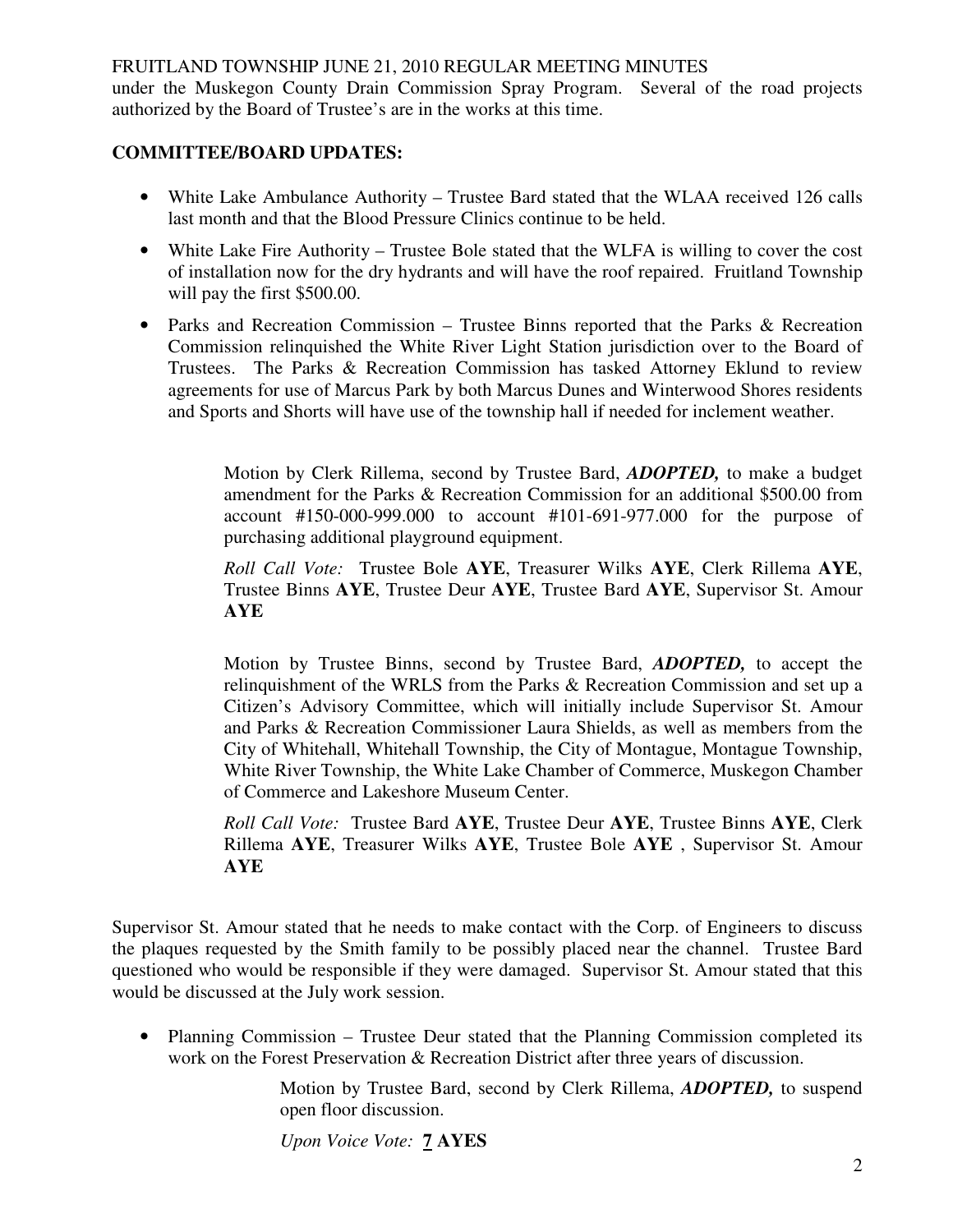Kathleen Nearanz questioned how the boat launch would be affected in the new district. Trustee Deur responded that it would continue to act as it has and be open to the public. Chairperson Kooistra agreed and said that was a very popular area of the park. She is pleased with the outcome and all the work dedicated by all to see it to it's completion.

> Motion by Trustee Deur, second by Trustee Bard, *ADOPTED,* to unsuspend open floor discussion.

*Upon Voice Vote:* **7 AYES** 

 Motion by Trustee Deur, second by Trustee Bard, *ADOPTED,* to accept the recommendation from the Planning Commission to create a Forest Preservation and Recreation District which will help to maintain the natural and unique characteristics of the Duck Lake State Park in the event that a change of ownership occurs.

 *Roll Call Vote:* Trustee Bard **AYE**, Trustee Deur **AYE**, Trustee Binns **AYE,**  Clerk Rillema **AYE**, Treasurer Wilks **AYE**, Trustee Bole **AYE**, Supervisor St. Amour **AYE** 

- Zoning Board of Appeals Trustee Bole stated that no June meeting was held.
- Citizen's Advisory Wireless Committee Trustee Deur stated that Verizon wireline service was to be a completed sale by July 1, 2010 to Frontier Communications. Trustee Deur is optimistic that DSL service may be increased once Frontier Communications takes over.
- Citizen's Advisory Regulatory Ordinance Committee Trustee Bole stated that the committee continues to find difficulty in meeting but has reviewed several ordinances and has presented them to the Board of Trustees for discussion.
- Citizen's Advisory Residential Rental Committee Supervisor St. Amour stated that Trustee Deur has agreed to work with Steve Nagengast to make a final recommendation to the Board of Trustees for consideration.
- Citizen's Advisory McMillan Road End Committee Supervisor St. Amour stated that over \$1,400 has been received thus far.
- Citizen's Advisory Law Enforcement Committee Trustee Bard stated that the State of Michigan Traffic Code was given to Attorney Eklund for his review and would be discussed at the July work session.
- Fred Meijer Berry Junction Rail Trail Supervisor St. Amour stated that the engineer's have finalized the drawings and with the help of MCRC have been sent off to the State for its review. The project must be accepted this fall to secure funds for a July 1, 2011 completion date.
- White Lake Public Advisory Council Trustee Deur stated that the group has received a \$2.1 million grant for White Lake Shoreline Habitat Restoration and around seven sites will be restored.

## **OLD BUSINESS:**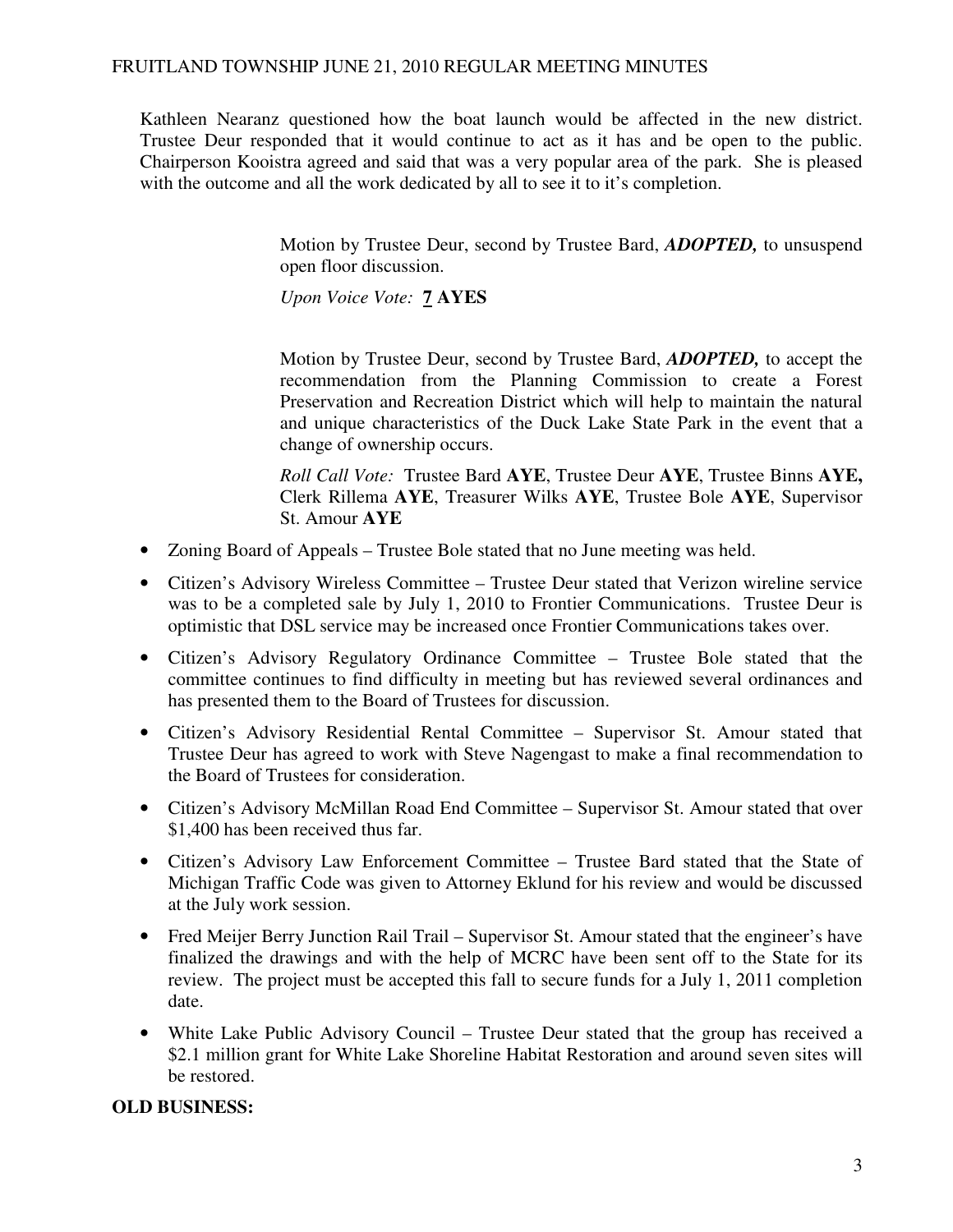- 1. 1562 Duck Lake Road Supervisor St. Amour stated that Attorney Eklund has filed the case with the courts.
- 2. 5623 Murray Road Supervisor St. Amour stated that Attorney Eklund filed the brief and was awaiting to hear if the Appeals Court will hear the case or not.
- 3. 3350 Bard Road Supervisor St. Amour stated that the cleanup of the property was completed except for some boats and boat lifts which they have for sale. Those must be removed from the property if not sold by November 1, 2010. The Board is pleased with the completion of cleanup on this property.
- 4. Condemnation Hearings Supervisor St. Amour stated that the property of 6168 & 6188 Murray Road has a potential buyer. The properties on Nord Road have been issued permits for repair. The house on Scenic Drive is down but not hauled away.

Motion by Trustee Bard, second by Trustee Deur, *ADOPTED,* to nominate Les DeHaan for the Building Hearing Officer position to fill the current term which expires December 31, 2010. *Upon Voice Vote:* **7 AYES** 

5. Township Property –

Motion by Trustee Deur, second by Trustee Bard, *ADOPTED,* to authorize the Supervisor to contract with Dave Wilson of Wilson Forestry Services to harvest Township property per his recommendations. No agreement should be beyond November 2012.

*Roll Call Vote:* Trustee Binns **AYE**, Trustee Deur **AYE**, Trustee Bard **AYE**, Trustee Bole **AYE**, Trustee Wilks **AYE**, Clerk Rillema **AYE**, Supervisor St. Amour **AYE**

- 6. Community Building Drain Trustee Bole spoke with Drain Commissioner Fisher and it is under the MCRC's jurisdiction. MCRC is aware and will be making repairs soon.
- 7. Scenic Road End Dock Status –

Motion by Clerk Rillema, second by Supervisor St. Amour, *ADOPTED,* to authorize the repair & redesign of the dock that existed at the Scenic Drive Road End not to exceed \$300.00 and replace at the Scenic Drive Road End. *Roll Call Vote:* Clerk Rillema **AYE**, Treasurer Wilks **AYE**, Trustee Bole **AYE**, Trustee Binns **AYE**, Trustee Deur **AYE**, Trustee Bard **AYE**, Supervisor St. Amour **AYE** 

- 8. Boy Scout Project Treasurer Wilks stated that the shelves will be built by a boy scout in the fall.
- 9. 2009-10 Fiscal Year Audit Clerk Rillema stated that Brickley DeLong started the audit today and that it should be completed by Wednesday afternoon. Both the Treasurer and Clerk are working with Eric VanDop and two of his associates.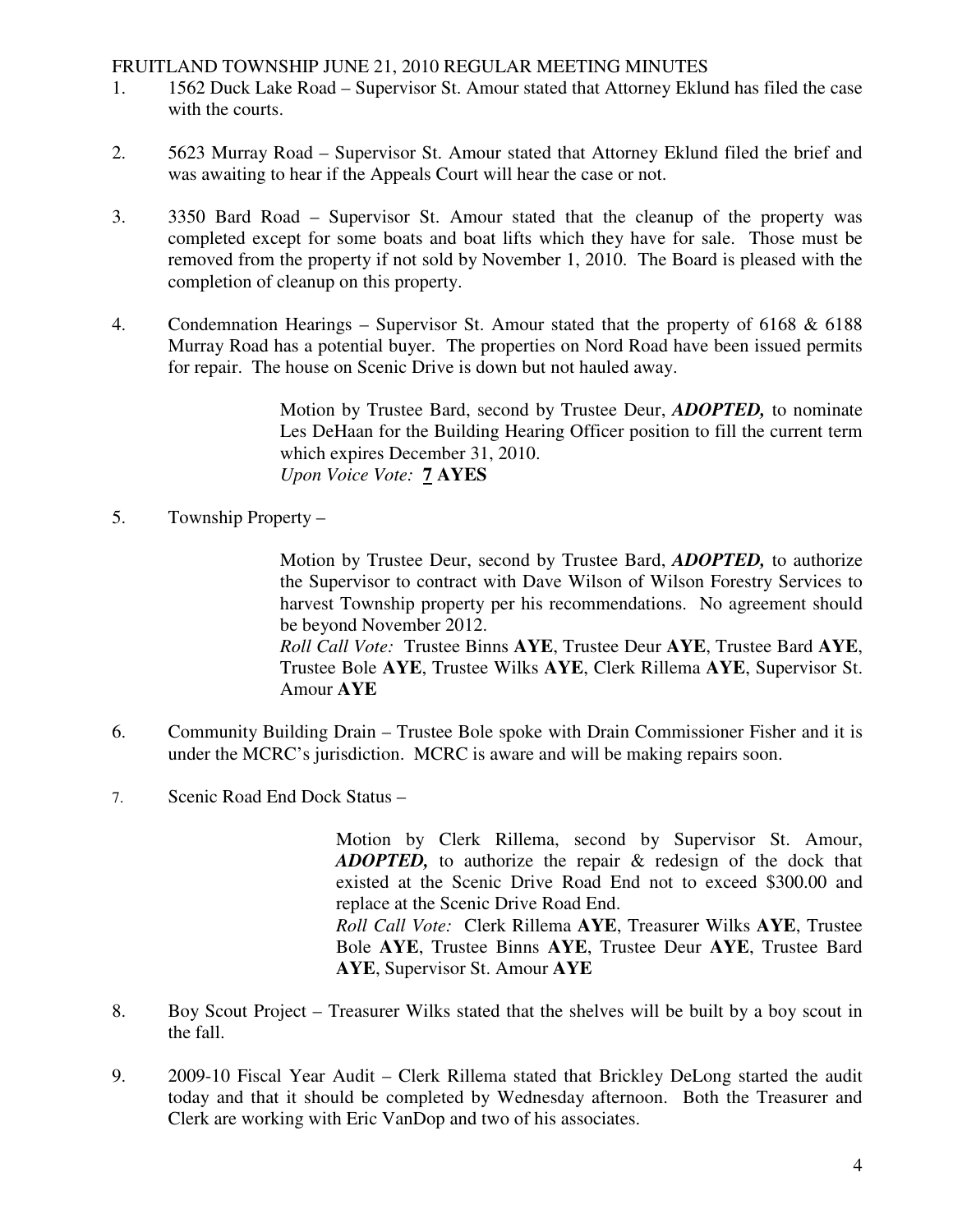## **NEW BUSINESS**:

- 1. Moratorium for the Sale or Dispensation of Medical Marijuana Supervisor St. Amour stated that Attorney Eklund is researching this and will report back to the Board his findings. At this time, the Board of Trustees has taken no action.
- 2. Heath Insurance Renewal Supervisor St. Amour stated that the health insurance coverage plan provided by our current vendor (ASR) will no longer be available as of June 1, 2010. A new health insurance coverage plan with Nippon Life Insurance has been selected which is comparable with a lower premium. It will be effective June 1, 2010. The liability/auto insurance coverage from Western Insurance has also been quoted under budget approximately \$3000.00.
- 3. Sports-n-Shorts Program Supervisor St. Amour stated that the sports-n-shorts program would like use of the township hall on inclement days. The board authorized Supervisor St. Amour to write a letter offering the use of the township hall for those days that the weather is inclement.
- 4. Election Commission –

#### **FRUITLAND TOWNSHIP RESOLUTION 2010-19 AUTHORIZATION OF RECEIVING BOARD FOR ELECTIONS**

*WHEREAS***,** communities m ay authorize, by resolution, the use of a Receiving Board for elections; and

- *WHEREAS***,** the Township of Fruitland Election Commission desires to utilize a Receiving Board and requires authorization of the Board of Fruitland Township; and
- *NOW, THEREFORE, BE IT RESOLVED,* the Board of Fruitland Township hereby authorizes the Election Commission to assign a Receiving Board to any election the Election Commission deems necessary.

Upon a roll call vote, with all members present, the members voted as following: **"Aye":** Trustee Bard, Trustee Deur, Trustee Binns, Clerk Rillema, Treasurer Wilks, Trustee Bole, Supervisor St. Amour **"Nay":** None **"Abstention":** None

**BE IT RESOLVED THAT,** the Board of Fruitland Township Resolution 2010-19 at a Regular Meeting of the Fruitland Township Board at 7:00 PM on Monday, June 21, 2010.

> Karolyn Rillema, Clerk Township of Fruitland

5. White Lake Area Elks 2607 –

Motion by Trustee Binns, second by Treasurer Wilks, *ADOPTED,* to support the White Lake Area Elks 2607 by contributing \$100.00 for services rendered for providing fireworks for the  $4<sup>th</sup>$  of July.

*Roll Call Vote:* Trustee Bole **AYE**, Treasurer Wilks **AYE**, Clerk Rillema **AYE**, Trustee Binns **AYE**, Trustee Deur **AYE**, Trustee Bard **AYE**, Supervisor St. Amour **AYE**